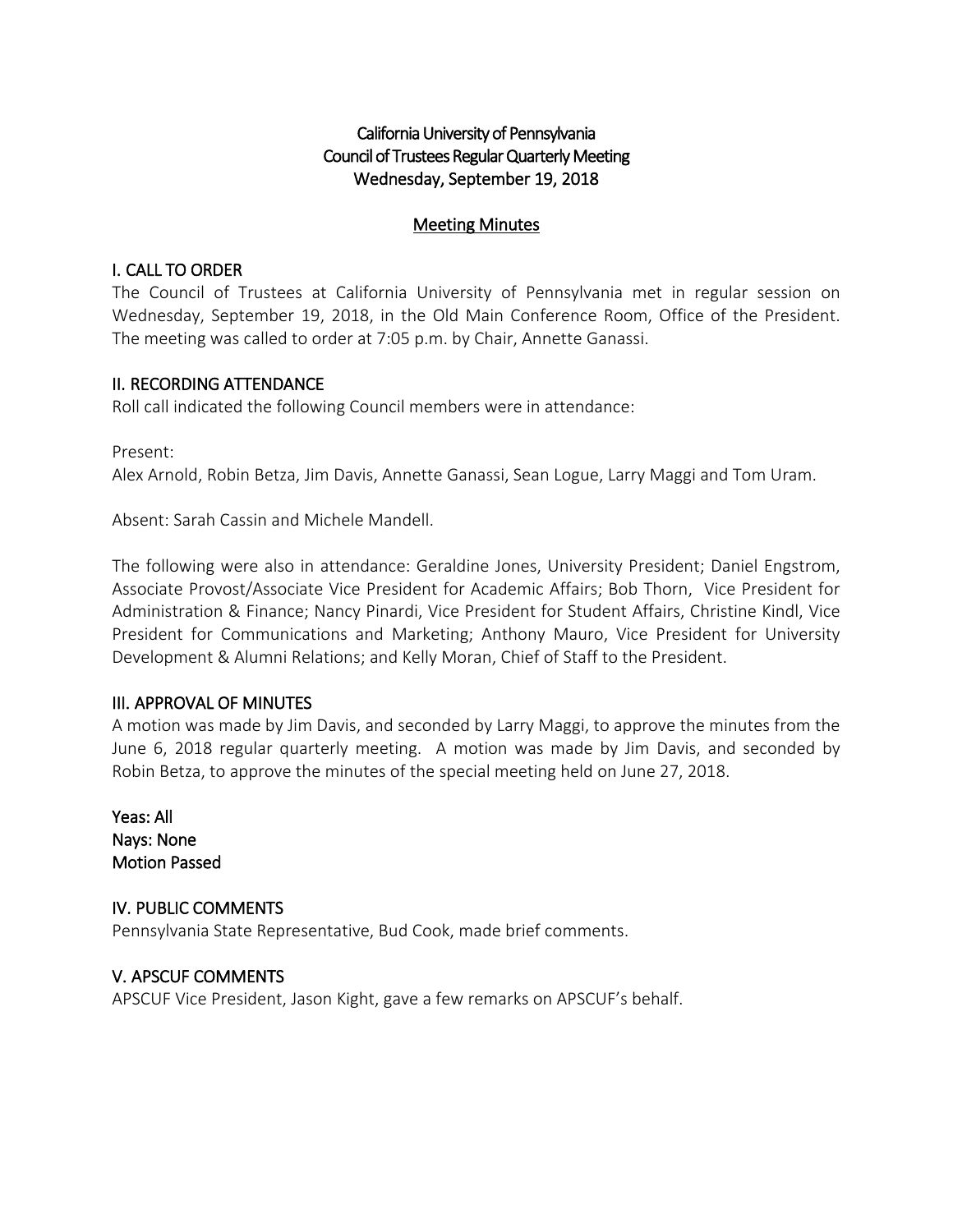## VI. CHAIRMAN'S REPORT

Chair Ganassi thanked the trustees who donated food for the campus food pantry. Chair Ganassi also welcomed the new student trustee, Alex Arnold, to the council.

## VII. PACT UPDATE

In Michele Mandell's absence, Chair Ganassi gave the PACT update. She encouraged all trustees to attend the Fall PACT conference on October 7, 2018.

## VIII. UNIVERSITY PRESIDENT'S REPORT

President Jones reported on the following: first year students, the strategic enrollment plan, the 2017-2018 Budget, the Vulcan Garage, Vulcan Fest, and the Chancellor's Visit.

## 1. Proposed Bylaw Changes

President Jones reviewed the proposed bylaw changes provided in the board packet which will be voted on during the December 5, 2018, quarterly meeting.

## IX. COMMITTEE REPORTS

## A. Academic Affairs

In Provost Barnhart's absence, Daniel Engstrom, provided a quarterly update to the Council.

## 1. Quarterly Update

Dr. Engstrom reported summer enrollment reached 3,000 students. The University was awarded a total of \$5.9 million in grants and contracts in 2017-2018, an increase of 8 percent over the previous year. Cal U faculty grant-writers accounted for 70 percent of this total, with the remaining grants written by staff.

#### B. Administration and Finance

Vice President Thorn provided a quarterly update to the Council.

## 1. Quarterly Contracts and Purchases

 A motion was made by Larry Maggi, and seconded by Alex Arnold, to approve the quarterly contracts and purchases over and under \$10,000 negotiated or awarded by the President or her designee, as well as all contracts for consultative services for the period of April 21, 2018, through July 20, 2018. A roll call vote was taken.

 Yeas: All Nays: None Motion Passed

#### 2. 2017-2018 University Budget Review

Vice President Thorn reviewed the 2017-2018 budget.

#### 3. 2018-2019 University Budget Approval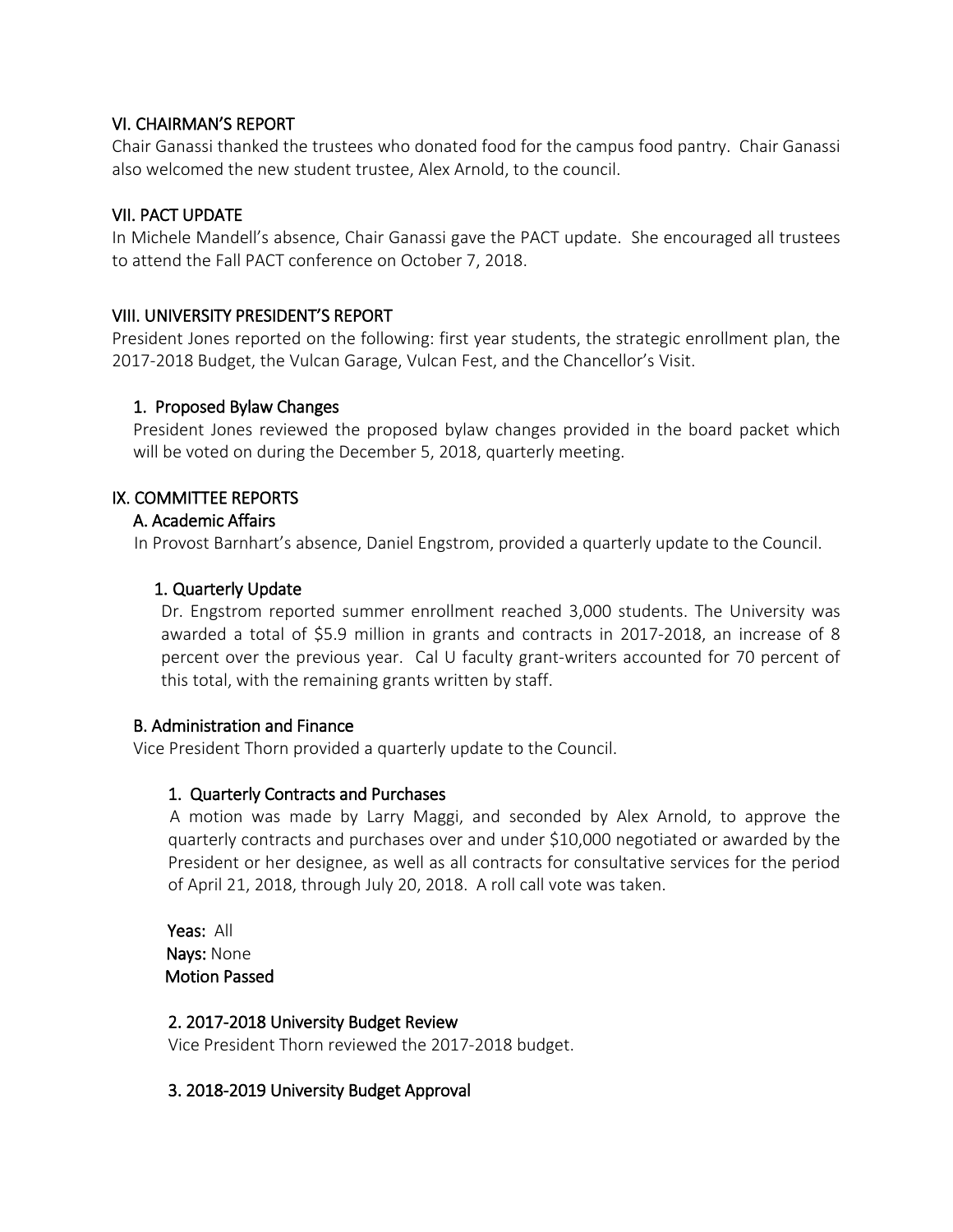A motion was made by Tom Uram, and seconded by Alex Arnold, to approve the 2018- 2019 University Budget. A roll call vote was taken.

Yeas: All Nays: None Motion Passed

## 4. Capital Projects Update

 Vice President Thorn reported the \$10.9 million renovation for Cover Hall is on schedule to be completed early next year; classes and labs will be held there beginning in Fall 2019. The Rutledge Institute classrooms in Morgan Hall are nearly complete, and a formal dedication for the preschool may be held later in the semester. A complete regrading of Lilley Field will be finished this semester. A feasibility study s near completion for the science complex scheduled to replace Frick and New Science halls; construction is expected to begin in 2020.

## C. Student Affairs

Vice President Pinardi provided a quarterly update to the Council.

# 1. Quarterly Update

Vice President Pinardi presented videos developed by students to promote visual journalism opportunities and introduce students to the Student Association, Inc. To highlight student leadership, Vice President Pinardi introduced Jessica Crosson, president of the Student Activities Board, and Seth Shiley, president of the Student Government Association. Both students shared their experiences from the summer Institute for Leadership, Education and Development.

## D. Communications and Marketing

Vice President Kindl provided a quarterly update to the Council.

## 1. Quarterly Update

Vice President Kindl highlighted the "Build You," campaign developed as part of the University's yearlong rebranding initiative. Focus groups of prospective students, current students and families have responded positively to the campaign. Billboards with the Build You message began to appear in August, and the first radio and television ads will begin airing in late September.

## E. University Development and Alumni Relations

Vice President Mauro provided a quarterly update to the Council.

## 1. Quarterly Update

Vice President Mauro reported the University raised more than \$6.5 million in cash donations during the 2017-2018 fiscal year. Vice President Mauro also highlighted several successful alumni events held during the past quarter.